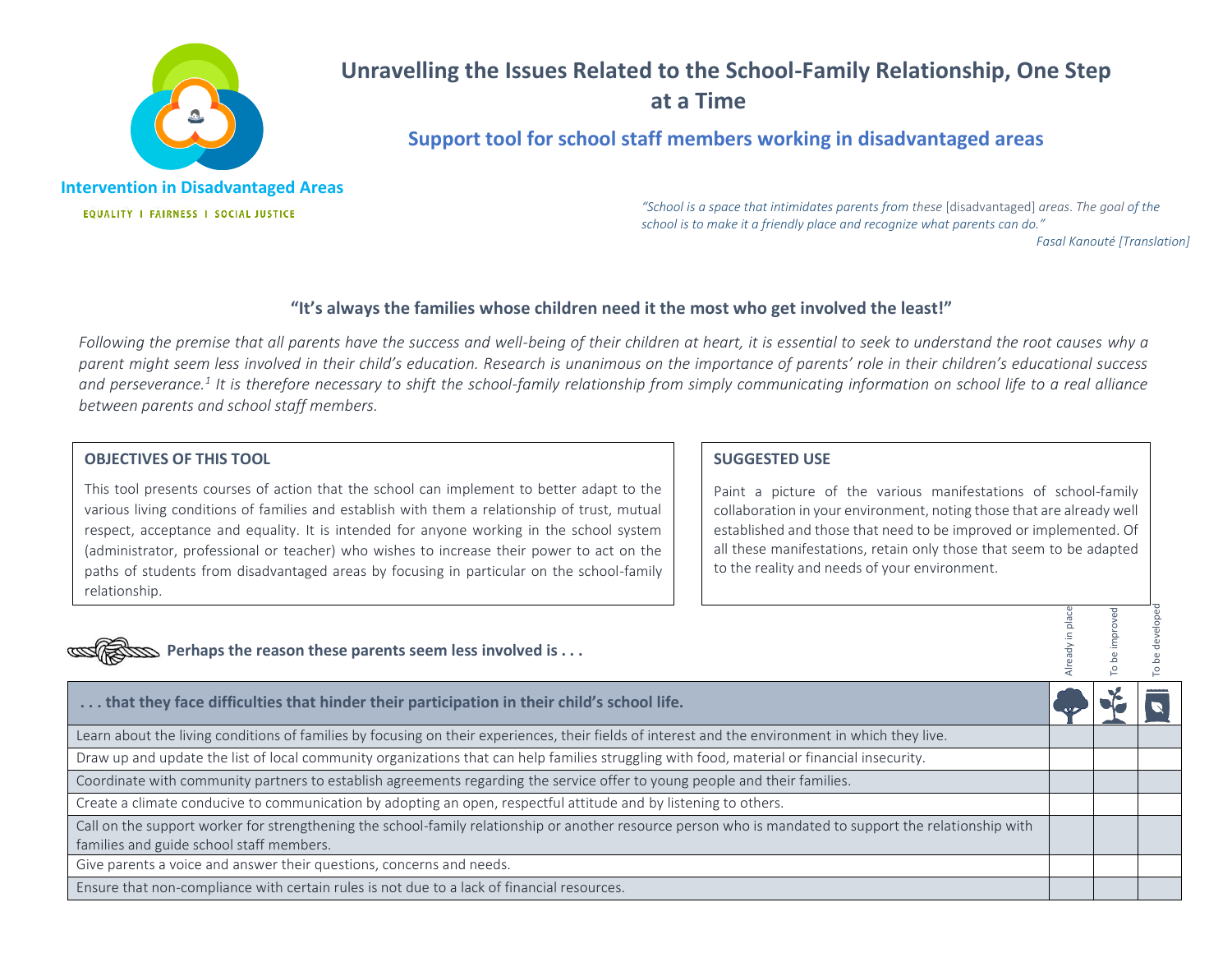| Perhaps the reason these parents seem less involved is                                                                                                                                                        | be improve<br>o. | developed |
|---------------------------------------------------------------------------------------------------------------------------------------------------------------------------------------------------------------|------------------|-----------|
| that they fear being judged negatively by school staff members.                                                                                                                                               |                  |           |
| Give families the opportunity to share their concerns, realities and perceptions of the school. Attempt to better understand where the mistrust of some<br>parents with regard to the school might come from. |                  |           |
| Encourage parents' sense of competence about the school by pointing out their child's successes and qualities. Follow up with parents, acknowledge the<br>efforts made and highlight positive observations.   |                  |           |
| Welcome parents without judgment while respecting their values and culture. Develop the intercultural skills of school staff members.                                                                         |                  |           |
| Work to deconstruct the prejudices and false beliefs that school staff members may have with regard to deprivation. <sup>2</sup>                                                                              |                  |           |
| Speak out against and ban derogatory and snide remarks about family characteristics.                                                                                                                          |                  |           |
| Promote regular, frank, respectful, two-way communication with parents. Establish harmonious and open relations with them where everyone has their<br>place and has the right to speak.                       |                  |           |
| Seek consensus in decision making. Use "we" when solutions are jointly formulated.                                                                                                                            |                  |           |
| Promote social justice (equal chances of success, fair and equitable distribution of resources, etc.) among school staff members. <sup>3</sup>                                                                |                  |           |
| Recognize the skills of parents. They must feel respected and perceive that their role with their child is recognized and valued.                                                                             |                  |           |
| Act on the sometimes divergent perceptions of school staff members regarding the expectations and objectives related to parental involvement.                                                                 |                  |           |
| Establish a relationship of equality with parents by treating them as complementary partners at school. Avoid asymmetrical relationships.                                                                     |                  |           |
| Work on the obstacles to collaboration with families (scale of the task, lack of time, fear that parents will pass judgment on educational decisions, etc.).                                                  |                  |           |
| Avoid comparisons with other children or families, which could spark feelings of inferiority in parents.                                                                                                      |                  |           |

| Perhaps the reason these parents seem less involved is                                                                                          | be impr<br>P | velope<br>å<br>$\circ$ |
|-------------------------------------------------------------------------------------------------------------------------------------------------|--------------|------------------------|
| that they do not understand the language or the level of language used.                                                                         |              |                        |
| Use simple and accessible language, understandable to all.                                                                                      |              |                        |
| Show respect, flexibility and openness, and listen to the realities of others.                                                                  |              |                        |
| Question the parents to ensure that you fully understand their situation.                                                                       |              |                        |
| As much as possible, simplify the written communication addressed to parents so as to reach those with weak reading skills. <sup>4</sup>        |              |                        |
| Take into account cultural differences in the way you communicate.                                                                              |              |                        |
| Look for community organizations in the area that offer support in the families' first language.                                                |              |                        |
| Call on a support worker for school-immigrant family collaborations if necessary.                                                               |              |                        |
| Suggest that parents come to the meeting accompanied by a trusted person who is fluent in the language in which the meeting is being conducted. |              |                        |
| Check parents' understanding frequently and rephrase if necessary to make sure they understand.                                                 |              |                        |
| Make parents feel that their words are important by listening to them carefully.                                                                |              |                        |
| Ensure a common understanding of the conclusions of a meeting, put them in writing and send a copy to the parents.                              |              |                        |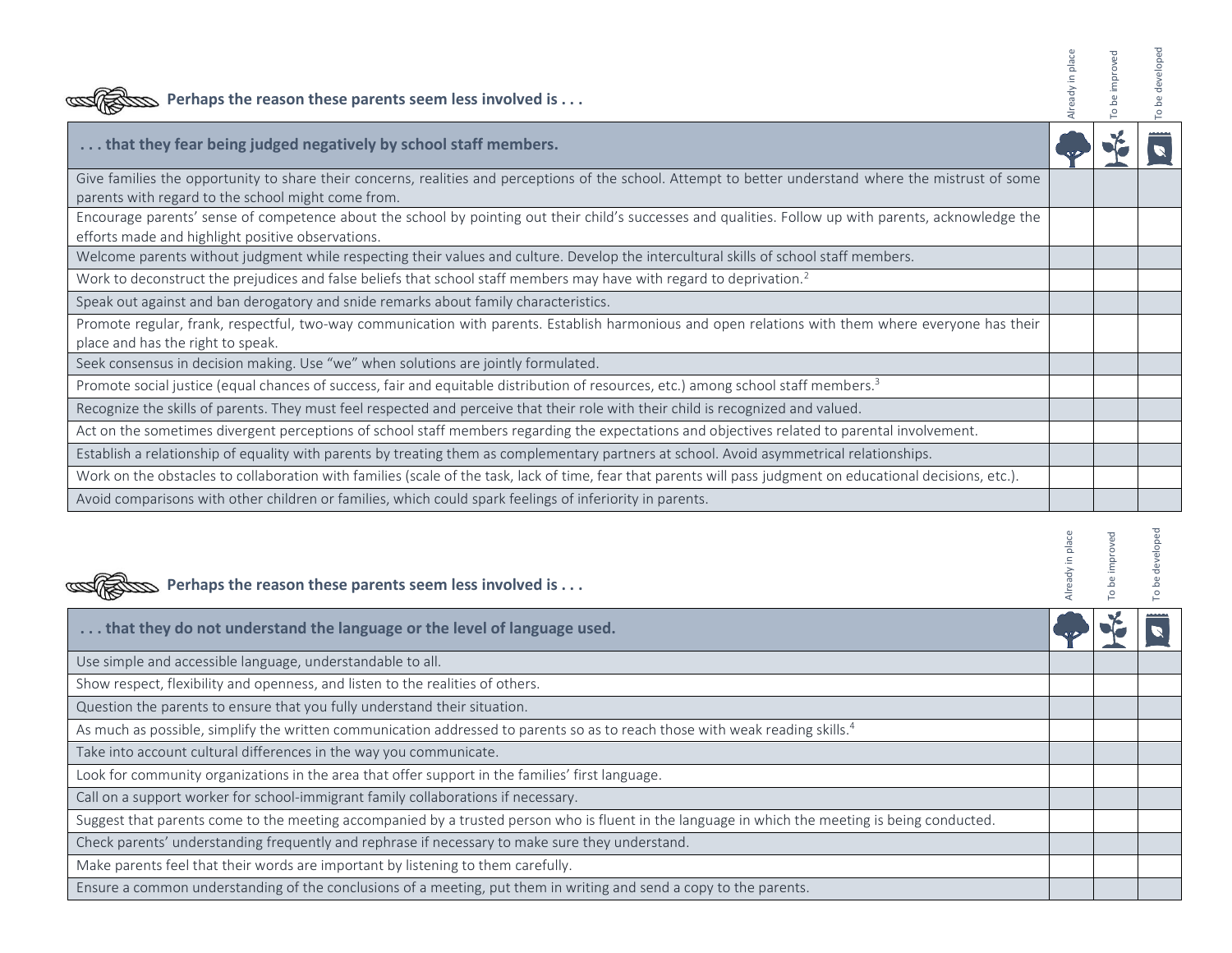| Solution Perhaps the reason these parents seem less involved is                                                                                                        | eady in place    |          | be developed    |
|------------------------------------------------------------------------------------------------------------------------------------------------------------------------|------------------|----------|-----------------|
| that they are suspicious of the education system because of their difficult school experience.                                                                         |                  |          |                 |
| Cultivate a relationship with the child to gain their parents' trust.                                                                                                  |                  |          |                 |
| Take an interest in the school experience of the parents, and try to understand how this can influence the value they place on learning.                               |                  |          |                 |
| Show respect, flexibility, empathy and openness, and listen to the realities of parents.                                                                               |                  |          |                 |
| Call on community organizations that could act as a bridge between school and family.                                                                                  |                  |          |                 |
| Collaborate on various projects that reflect the interests of young people, families and their community.                                                              |                  |          |                 |
| Work to make the school environment welcoming, caring and open.                                                                                                        |                  |          |                 |
| Continue to encourage parents to participate in meetings, despite repeated refusals.                                                                                   |                  |          |                 |
| Begin and end meetings or communications on a positive note.                                                                                                           |                  |          |                 |
| Communicate regularly with parents to encourage them to get involved. Take the first steps, reach out to families.                                                     |                  |          |                 |
| Encourage parents to participate in school life by offering enticing activities.                                                                                       |                  |          |                 |
| Win parents' trust and share your belief that the situation can improve.                                                                                               |                  |          |                 |
| Focus discussion on problem-solving; include parents in finding solutions.                                                                                             |                  |          |                 |
| Personalize invitations to entice parents to attend.                                                                                                                   |                  |          |                 |
| Choose a style of meeting that is not intimidating for parents, such as a round table.                                                                                 |                  |          |                 |
| Make sure that there are not too many school staff members in relation to the parents, for example during individualized education plan meetings.                      |                  |          |                 |
| Come to shared conclusions, put them in writing and give a copy to the parents.                                                                                        |                  |          |                 |
| Offer parents the possibility of meeting them outside the school (community centre, office of an organization, etc.) if they do not feel comfortable at the<br>school. |                  |          |                 |
| $\mathbf{D}$ Perhaps the reason these parents seem less involved is                                                                                                    | Already in place | improved | To be developed |
| that they do not know how the school works.                                                                                                                            |                  |          |                 |
| Make important information as accessible as possible and distribute it in a variety of ways.                                                                           |                  |          |                 |
| Offer parents the opportunity to listen to training capsules on various topics of interest: academic support, organization, school life, roles and                     |                  |          |                 |
| responsibilities, effective communication with educational staff, etc. <sup>5</sup>                                                                                    |                  |          |                 |
| Communicate to families the academic expectations for them and check with them whether they are able to meet these expectations.                                       |                  |          |                 |
| Provide families with information on school policies and regulations (code of conduct, food policy, etc.).                                                             |                  |          |                 |
| Implement systems to identify the needs of families and plan actions accordingly.                                                                                      |                  |          |                 |
| Ensure that parents are informed of the topics that will be covered during a meeting so that they can plan accordingly.                                                |                  |          |                 |
| Ensure that the expectations, rules and language specific to the school environment are well understood.                                                               |                  |          |                 |
| Ensure that newcomers understand how the Québec school system works. <sup>6</sup>                                                                                      |                  |          |                 |

Inform families about homework and lessons and simple ways to support their child.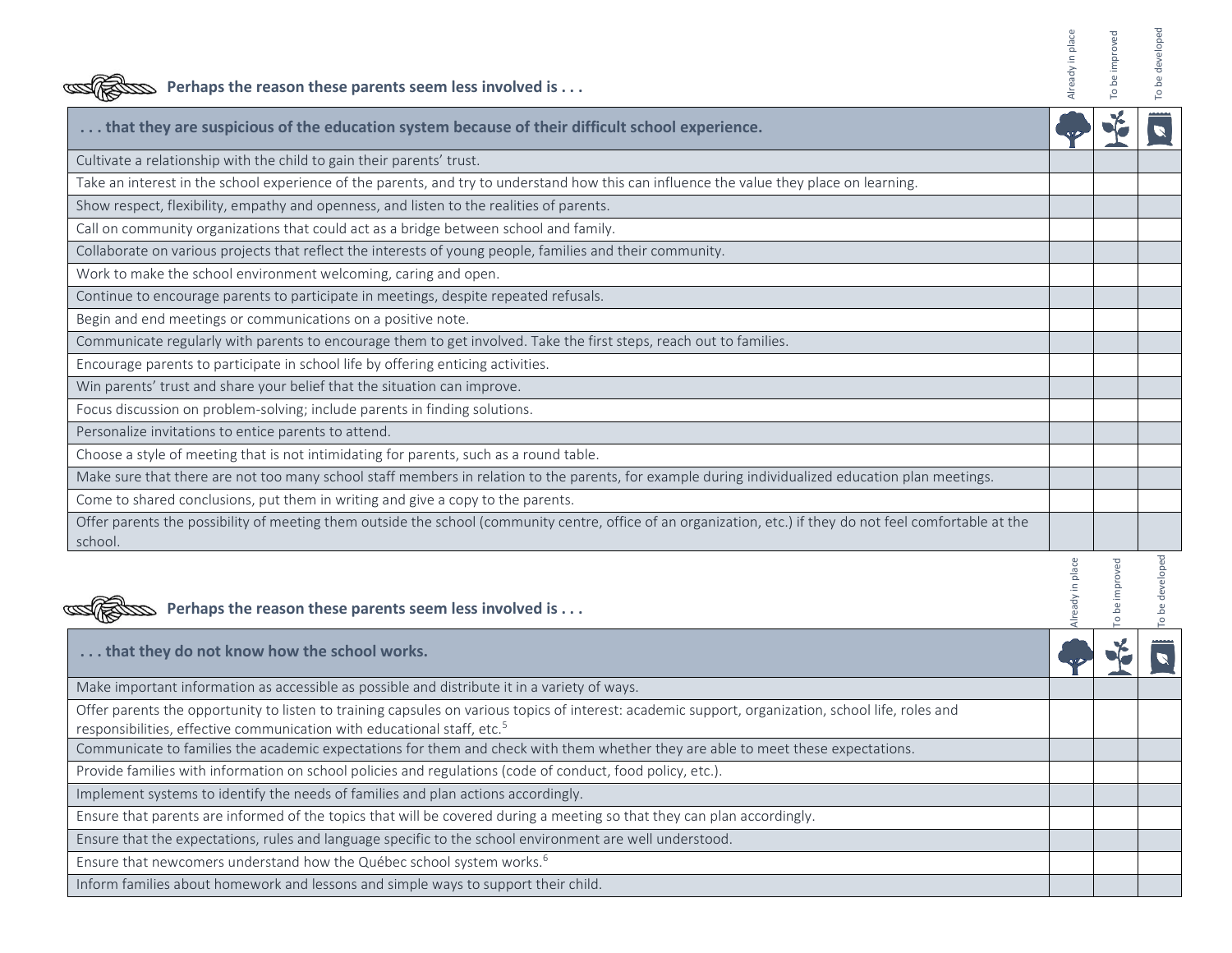| Clearly define the roles and responsibilities of each education stakeholder and specify how they can help parents.                                                       |                  |                |                 |
|--------------------------------------------------------------------------------------------------------------------------------------------------------------------------|------------------|----------------|-----------------|
| Make sure invitations to meetings are clear enough that all parents understand the importance of attending.                                                              |                  |                |                 |
| Somewhere Perhaps the reason these parents seem less involved is                                                                                                         | Already in place | To be improved | To be developed |
| that they are not aware of the importance of the role they have to play in their child's education.                                                                      |                  |                |                 |
| Make all education stakeholders aware of the importance of recognizing everyone's expertise and of the advantages of working with parents.                               |                  |                |                 |
| Do modelling exercises with parents.                                                                                                                                     |                  |                |                 |
| Develop the capacity of teachers to involve parents, to encourage their participation in the life of the school.                                                         |                  |                |                 |
| Establish common goals with the parents so that all stakeholders are working in the same direction for the child's success.                                              |                  |                |                 |
| Reassure parents about their ability to support their child in their educational path. Remind them that they are sometimes in the best position to suggest<br>solutions. |                  |                |                 |
| Remind parents that education is a team effort and that their commitment is essential, both for the school and for their child.                                          |                  |                |                 |
| Give a list of educational tools to parents, for example links to audio books or learning exercise sites (e.g. Alloprof7).                                               |                  |                |                 |
| Include the child in the collaboration between the school and the family, since they are at the heart of this relationship.                                              |                  |                |                 |
| Value the role of parents by specifying that they are their child's first teachers and that their support is therefore essential.                                        |                  |                |                 |
| Consult with parents about practices that would increase their participation and involvement.                                                                            |                  |                |                 |
| Take the time to thank parents when they get involved and emphasize that their presence is very precious.                                                                |                  |                |                 |
| Encourage parents to show a positive attitude toward learning when they are talking to their child.                                                                      |                  |                |                 |
| Encourage two-way communication. Be open to the knowledge and skills of parents in a true spirit of sharing and closeness.                                               |                  |                |                 |
| Set common goals centred on the success of the student, which inspire everyone to get involved.                                                                          |                  |                |                 |
| Reassure parents about their contribution to their child's school life by presenting them with useful ways to help their child.                                          |                  |                |                 |
| Establish among school staff members a clear and shared vision of parental commitment to the success of the child.                                                       |                  |                |                 |
| $\mathbb S$ Perhaps the reason these parents seem less involved is                                                                                                       | Already in place | To be improved | To be developed |
| that the meeting arrangements proposed by the school do not allow them to attend.                                                                                        |                  |                |                 |
| Offer a variety of meeting times, alternating days and times, to accommodate different people's schedules.                                                               |                  |                |                 |
| Offer various means of communication: face-to-face, videoconference, telephone, text message, etc.                                                                       |                  |                |                 |
| Offer a drop-in daycare service for participants' children during collaborative activities.                                                                              |                  |                |                 |
| Plan the resources (human, financial and material) necessary for the meetings to run smoothly and for maximum participation.                                             |                  |                |                 |
| Find meeting places that are accessible and adapted to the number of participants.                                                                                       |                  |                |                 |
| Take the time to call certain parents to invite them verbally to important meetings.                                                                                     |                  |                |                 |
| Favour short and simple meetings.                                                                                                                                        |                  |                |                 |
| Facilitate travel (carpooling, bus tickets, etc.) for people without a car.                                                                                              |                  |                |                 |